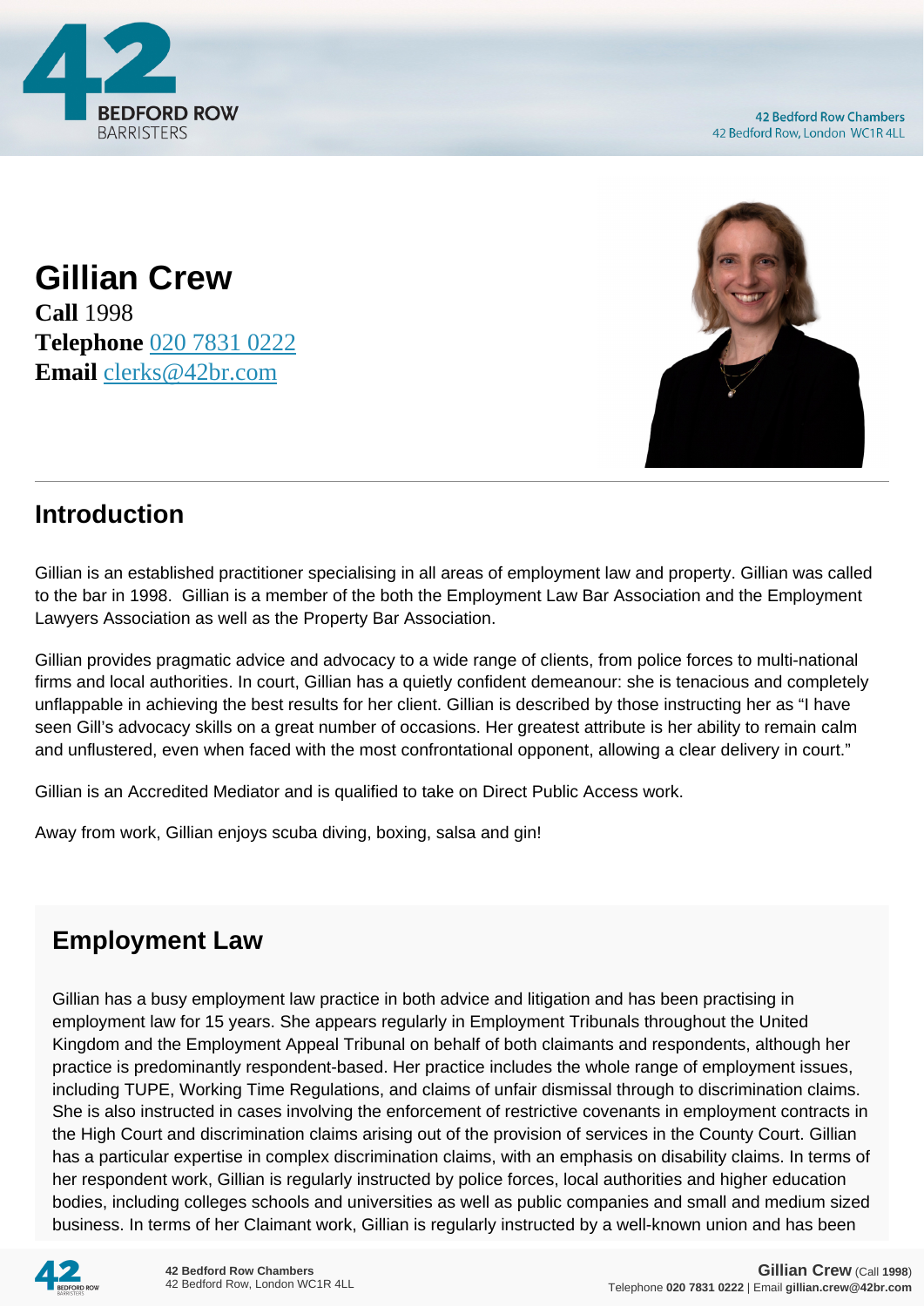

advising on claims for failure to inform and consult and on ongoing industrial relations issues and holiday pay issues. Gillian also assists in the ELAAS scheme in the Employment Appeal Tribunal.

Gillian deals efficiently and effectively with drafting pleadings and advices, and attends case management preliminary hearings, preliminary issues, applications, judicial mediation hearings, full merits hearings, remedy hearings, reconsiderations and appeals dealing with the following areas:

- Discrimination based on sex, race, pregnancy and maternity, religion and belief, age, disability, including hearings to determine disability, particular interest in disability claims
- Whistleblowing claims, including detriment and dismissal claims and vicarious liability for acts of colleagues
- Ordinary and automatically unfair dismissal
- Redundancy
- Employment status
- Interim relief
- Negotiating and drafting settlement agreements and COT3 agreement
- Regulatory fitness to practice panels GMC and NMC
- Service provision discrimination cases in the County Court
- Employment related injunctions in the High Court in relation to restraint of trade and confidential information
- Rule 50 applications
- Admissibility of pre-termination negotiations
- National Minimum Wage and other wages claims
- Holiday pay claims
- Applications for costs

Gillian carries out training sessions, including seminars and mock tribunals, in-house for instructing solicitors as well as being involved in chambers' seminar program. Recent seminars include: Whistle-blowing, an update in light of the recent cases of Osipov and Jhuti and Working 9-5, an update on employment status and the gig economy.

Gillian also regularly writes articles on employment-law related topics. Recent articles include: The "banter" defence, does it ever succeed? Life after Lockdown – is it safe to go back to work and how can staff return to work safely, looking at the Government Guidance on social distancing in the workplace against the back drop of employment law remedies for dealing with health and safety concerns arising out of the Covid-19 pandemic.

## **Recent Cases**

Gillian has successfully appeared the following recent cases since 2018: